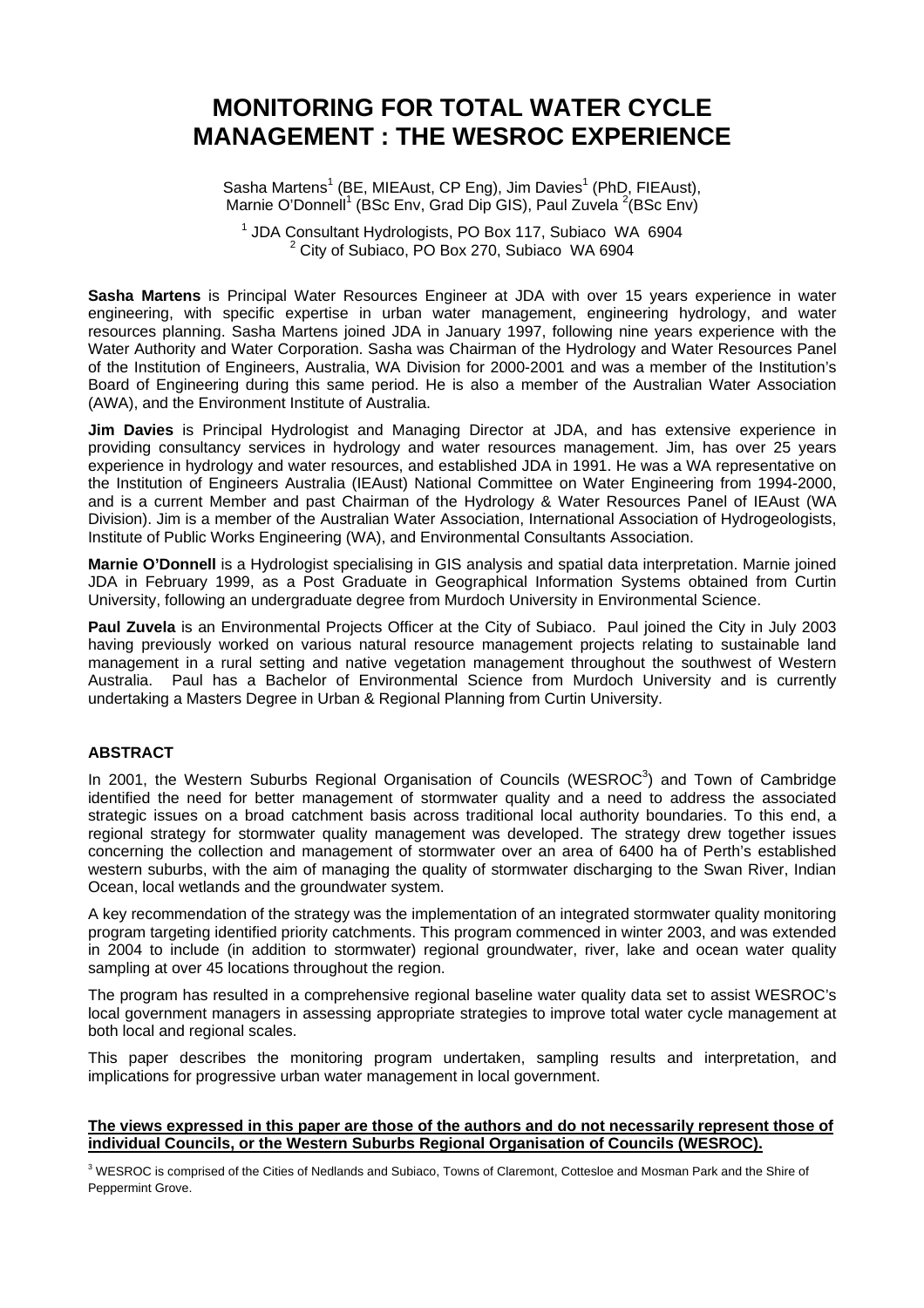### **1. INTRODUCTION**

The Western Suburbs Regional Organisation of Councils (WESROC) comprises the local governments of the Cities of Nedlands and Subiaco, Towns of Claremont, Cottesloe and Mosman Park, and the Shire of Peppermint Grove. In 2001, WESROC identified the need for better management of stormwater quality and a need to address the associated strategic issues on a broad catchment basis, and across traditional local authority boundaries. To achieve a comprehensive approach to the management of stormwater, a regional strategy for management of stormwater quality was developed (JDA, 2002). The Town of Cambridge, while not a formal member of WESROC, was a contributing participant for this study.

The strategy drew together issues concerning the collection and management of stormwater over an area of 6400 ha of Perth's established western suburbs, with the aim of managing the quality of stormwater discharging into the Swan River, Indian Ocean, local wetlands, and the groundwater system.

Two key recommendations of the strategy were identified. The first key recommendation was the implementation of an integrated monitoring program targeting identified priority catchments to establish baseline stormwater quality data from which suitable water quality criteria and targets could then be established. This approach to criteria and target setting is supported by ANZECC (2000). The second key recommendation was the implementation of a regional community water quality education program.

Historically, little data exists regarding stormwater quality in the Study Area, with previous government agency sampling of stormwater in the Perth Metropolitan Area not targeting WESROC as a priority region. To this end, in 2002 and 2003 stormwater quality monitoring programs were undertaken in the Town of Cambridge and City of Subiaco (JDA, 2003a&b). Following from these studies, WESROC, in partnership with the Swan Catchment Council and the Water Corporation, commissioned a comprehensive monitoring program for winter 2004, to investigate not only stormwater quality, but also groundwater, and receiving environment water quality, as part of extending the JDA (2002) strategy into a total water cycle approach to urban water management.

The sampling program has provided the most comprehensive regional set of water quality data and analysis within an established area of Perth (JDA, 2004) thus providing a sound basis for the development of appropriate targets and a means for which to asses future ameliorative actions. This paper details the results of this monitoring program, and provides interpretation of the results in terms of stormwater and shallow groundwater interaction, and existing water sensitive urban design practices being implemented by the local authorities.

# **2. STUDY AREA CHARACTERISTICS**

The Study Area comprises approximately 64 km<sup>2</sup> and is generally bounded by the Indian Ocean to the west, Kings Park and the Mitchell Freeway to the east, Herdsman Lake to the north and the Swan River to the south (Figure 1). The area effectively forms a natural catchment grouping between the Swan River and the ocean. The area has a Mediterranean climate with mild wet winters and hot dry summers. Long term average rainfall is approximately 860 mm although since 1975 average annual rainfall has declined by almost 10%.

Elevation typically varies between 0 m and 30 mAHD, with Town of Cambridge's Bold Park in excess of 80 mAHD. The soils of the area are predominantly derived from calcareous Safety Bay Sand and sands derived from Tamala Limestone (Davidson, 1995). Outcrops of Tamala Limestone are evident in the north and south western parts of the Study Area. Localised deposits of peaty clay and peat occur in low lying areas, usually in association with wetlands

Surface drainage comprises a network of piped local drainage and Water Corporation Main Drainage, which discharge to a variety of receiving environments including the Swan River, Indian Ocean, Lakes (Monger, Herdsman, Jualabup, Claremont, Mabel Talbot, Perry, QE2 Medical Centre), compensating basins, infiltration basins, swales, and soakwells.

Maximum recorded groundwater levels vary from 0 mAHD near the coast and river to 14 mAHD on the north east boundary at Lake Monger. Seasonal groundwater variation is typically 1.0 m, and much of the area has considerable depth to groundwater and hence opportunity for infiltration of surface drainage.

The majority of land is urban with some pockets of commercial and industrial land associated with town centres. Large areas of POS occur at Perry Lakes and Bold Park in Town of Cambridge. Most urban areas are well established.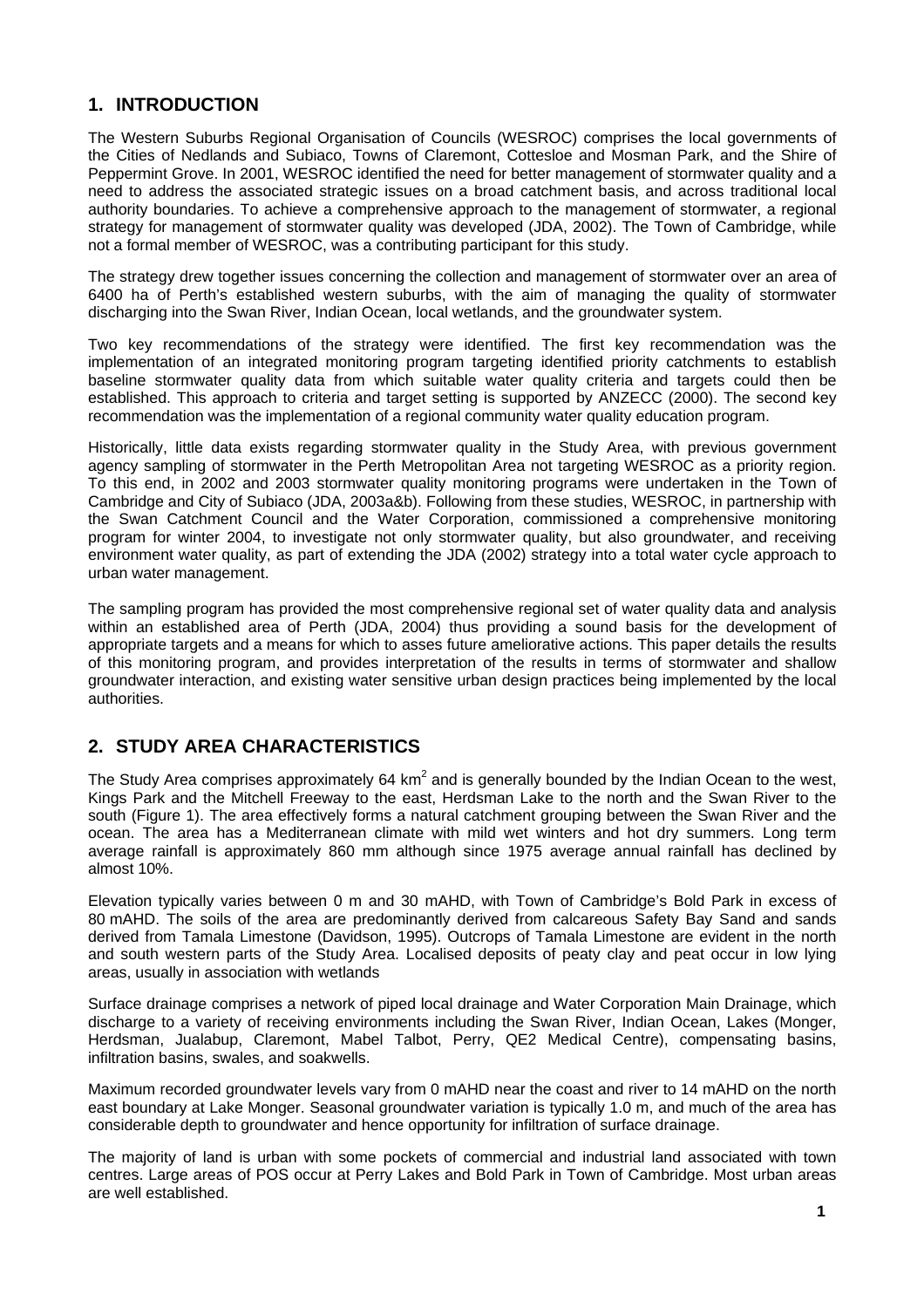

*Figure 1 : Study Area and Priority Catchments for 2004 Monitoring Program*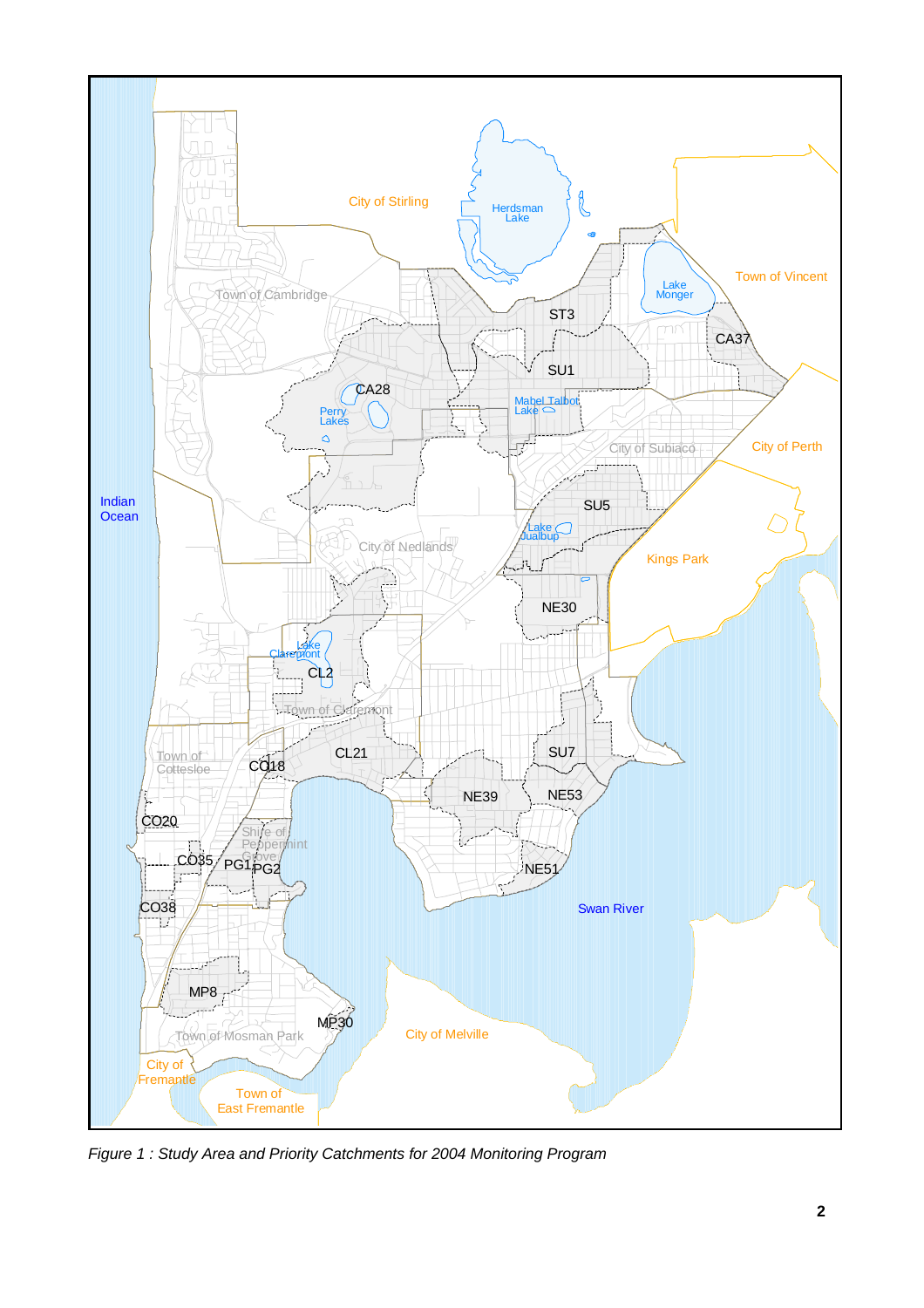### **SAMPLING PROGRAM**

Monitoring catchments were selected to provide good representation at a local authority level, provide good spatial representation over the whole Study Area (Figure 1) while attempting to monitor various urban settings or circumstances. Sites were generally based on priority catchments identified in JDA (2002). A total of 48 monitoring sites were selected over 18 catchments .delineated into 3 broad categories :

- Stormwater (23 sites) monitoring urban stormwater discharge from a pipe drainage system
- Groundwater (12 sites) monitoring groundwater quality within the superficial aquifer (existing monitoring & POS irrigation bores used with selection based on bores considered to represent water quality at the top of the superficial aquifer, where possible)
- Receiving Environment (13 sites) monitoring of water bodies into which stormwater discharges including wetlands, the Swan River, and Indian Ocean.

Stormwater & groundwater are considered "pathways" for pollutants, as distinct from receiving waters.

Samples were taken every 7 weeks (Figure 2), on average, however final stormwater sampling was delayed until mid November due to the lack of spring rainfall. A total of 169 samples were analysed for Electrical Conductivity, Total Dissolved Solids (TDS), pH, selected metals (Cadmium, Copper, Lead, Zinc) and nutrients (Nitrogen, Phosphorus).

Daily and monthly rainfall totals for 2004 at Swanbourne Bureau of Meteorology (BoM) Station (Site 9215) are shown in relation to monitoring dates in Figure 2. Rainfall to the end of November 2004 was 582 mm. which is estimated to be approximately 10% less than the average since 1975. Daily rainfall totals in relation to each monitoring occasion indicates that a variety of events were monitored. Stormwater monitoring which commenced in May was likely to have captured the "first flush" event for winter.



*Figure 2 : Sampling Occasions and Swanbourne Daily and Monthly Rainfall Data* 

## **3. SUMMARY OF WATER QUALITY RESULTS**

Summary water quality results are presented in Table 1 compared to mean concentrations for urban stormwater estimates in Australia (IEAust, 2003). Monitoring data for TN and TP at the regional level are presented in Figures 3 and 4.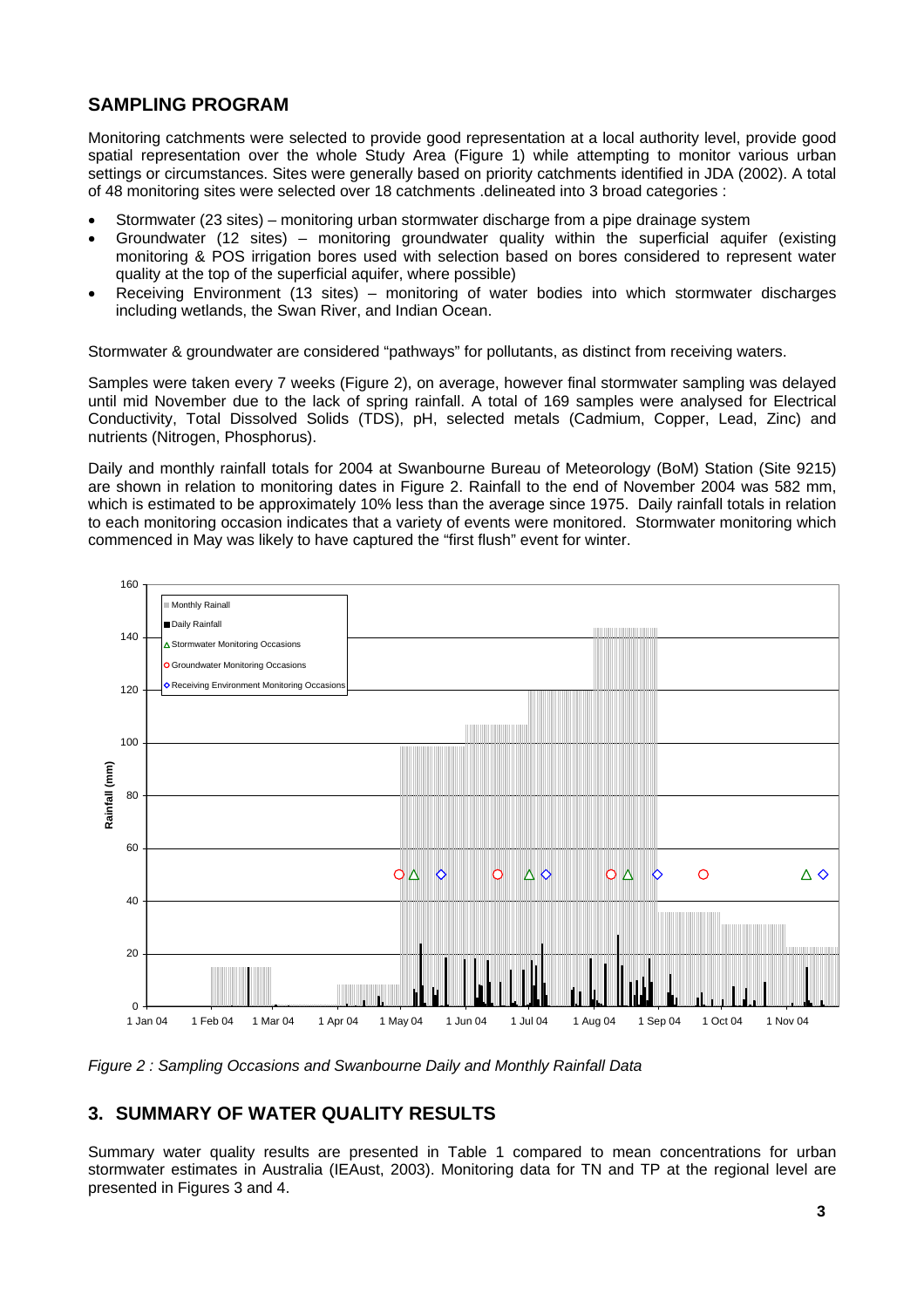



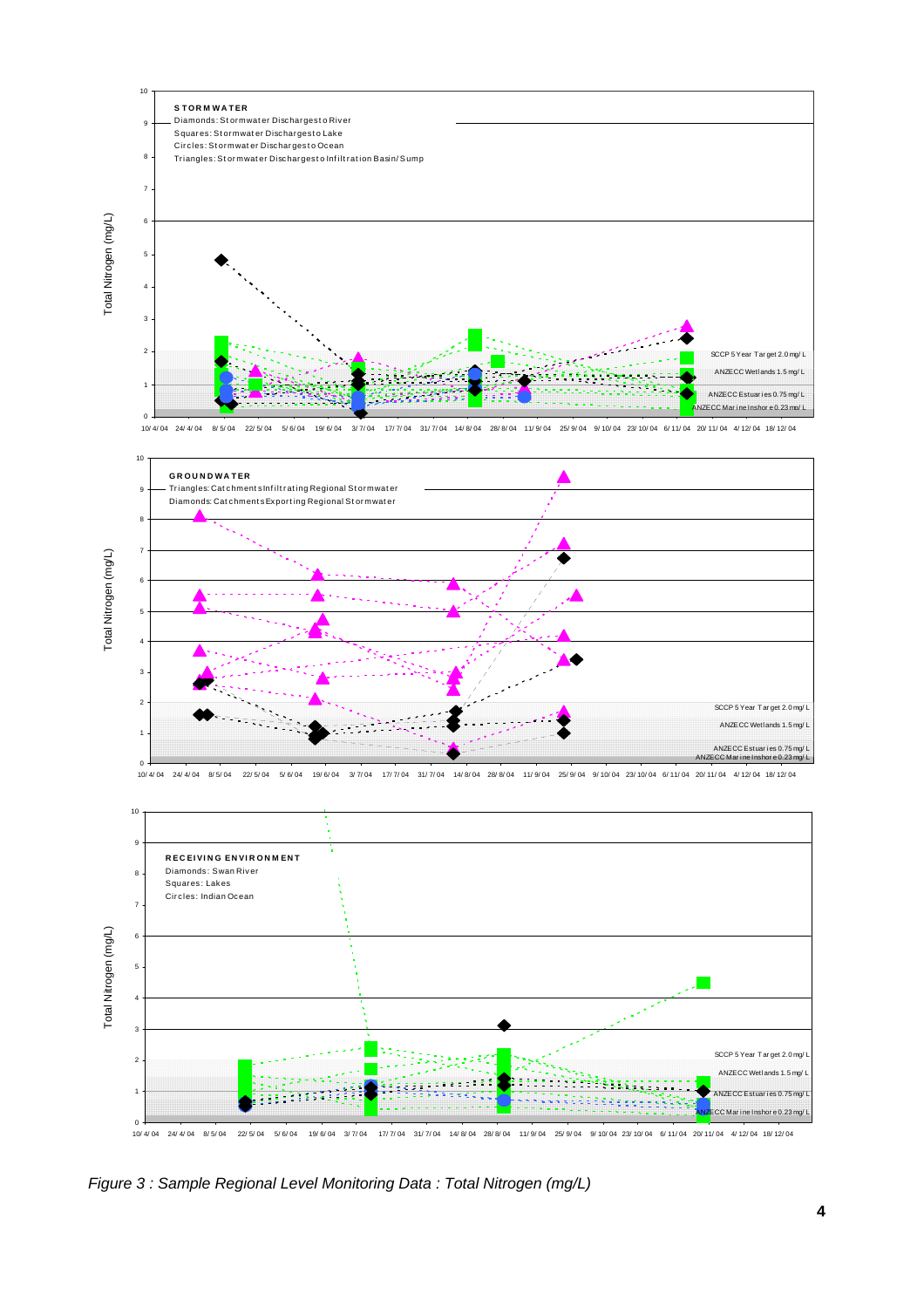

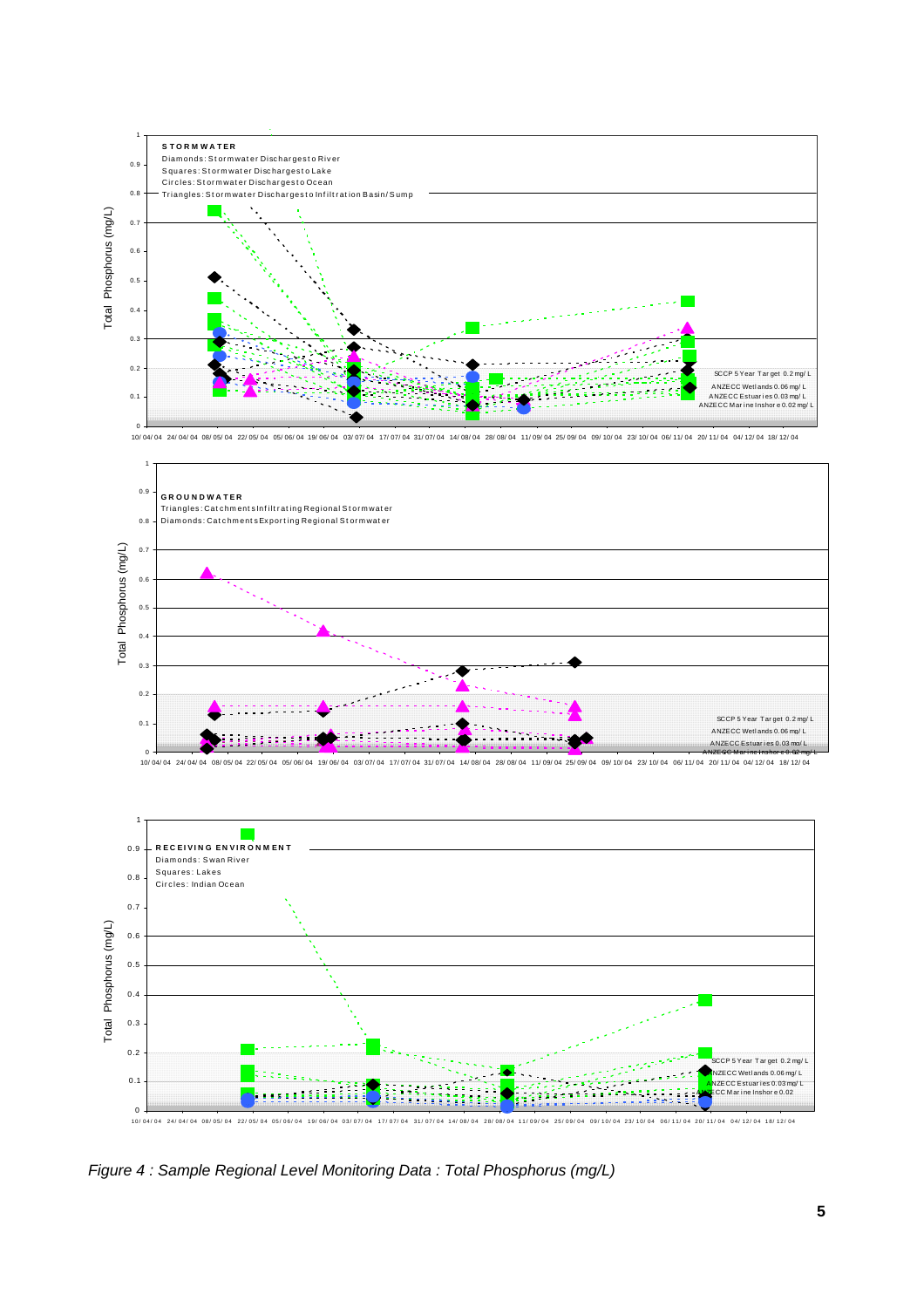Mean TN was greater in groundwater (3.4 mg/L) than in stormwater (1.1 mg/L). Mean stormwater TN (1.1 mg/L) was less than mean ARQ stormwater TN (2.7 mg/L). Receiving environment TN (1.7 mg/L) was less than SCCP 5 year target (2 mg/L), but exceeded ANZECC (2000) criteria (Figure 3).

Mean TP was less in groundwater (0.1 mg/L) than in stormwater (0.21 mg/L). Mean stormwater TP (0.2 mg/L) was less than mean ARQ stormwater TP (0.29 mg/L). Analysed metals concentrations in groundwater, surface water and receiving waters are all less than ARQ stormwater concentrations (Table 1).

The results support the findings of Appleyard (1993) and McFarlane (1983) that stormwater quality in Perth is generally better than in the eastern states cities of Australia. The reasons for this may include factors which influence local processes including rainfall seasonality, climate, topography, soil type, catchment behaviour, fertiliser application rates, vehicle movements etc. The evolution of local stormwater management practices may also be a factor.

In areas where infiltration is the dominant method of stormwater disposal by WESROC local authorities, groundwater TN values were found to be significantly higher than stormwater TN values, suggesting infiltration is unlikely to be a causal mechanism. Sharma et al (1996) estimated up to 32% of annual applications of nitrogen leach below the root zone at the domestic scale. Hence residential POS fertiliser applications moving vertically through the soil profile rather than infiltration of local authority stormwater is considered more likely to be the source of Nitrogen in shallow groundwater.

For TP, groundwater has considerably lower concentrations than stormwater, despite infiltration systems having been used for many years. This indicates TP is being bound in the soil profile, both in domestic gardens and at local authority infiltration basins. Sharma et al (1996) estimated phosphorus leaching as less than 0.1% of annual application at the domestic scale.

With respect to the first flush at start of winter, stormwater showed a more marked effect for TP than TN. Mosman Park showed generally lower stormwater TP values and variability compared to other local authorities. This may be a result of the extensive use of deep bottomless manholes in the local authority to maximise infiltration opportunity.

At a regional scale, stormwater monitoring results compared favourably to Swan Canning Cleanup Program 5 year targets (Swan River Trust, 1999) of 0.2 mg/L for TP and 2.0 mg/L for TN. For stormwater, almost all catchments had TN mean concentrations within SCCP values, with the majority of catchments also having TP within SCCP target values.

Average salinity of stormwater (400 mg/L) compares with approximately 20 mg/L in rainfall. Higher salinity in groundwater is associated with concentration by evaporation and solution within the soil profile. Receiving environment salinity is weighted by marine salinity at the ocean sampling points.

| <b>Parameter</b> | Unit  | <b>Mean 2004 Monitored Concentration</b> |                                 |                   | Mean ARQ<br>(IEAust 2003)          |
|------------------|-------|------------------------------------------|---------------------------------|-------------------|------------------------------------|
|                  |       | Groundwater                              | Receiving<br><b>Environment</b> | <b>Stormwater</b> | <b>Stormwater</b><br>Concentration |
| pН               |       | 7.6                                      | 8.0                             | 7.0               | 6.8                                |
| Conductivity     | mS/cm | 1.4                                      | 23.2                            | 0.6               |                                    |
| <b>TDS</b>       | mg/L  | 890                                      | 15750                           | 400               |                                    |
| ΤN               | mg/L  | 3.4                                      | 1.7                             | 1.1               | 2.7                                |
| ТP               | mg/L  | 0.10                                     | 0.10                            | 0.21              | 0.29                               |
| Cadmium          | mg/L  | 0.0001                                   | 0.0008                          | 0.0001            | 0.0044                             |
| Copper           | mg/L  | 0.002                                    | 0.002                           | 0.009             | 0.05                               |
| Lead             | mg/L  | 0.002                                    | 0.003                           | 0.006             | 0.15                               |
| Zinc             | mg/L  | 0.065                                    | 0.049                           | 0.12              | 0.53                               |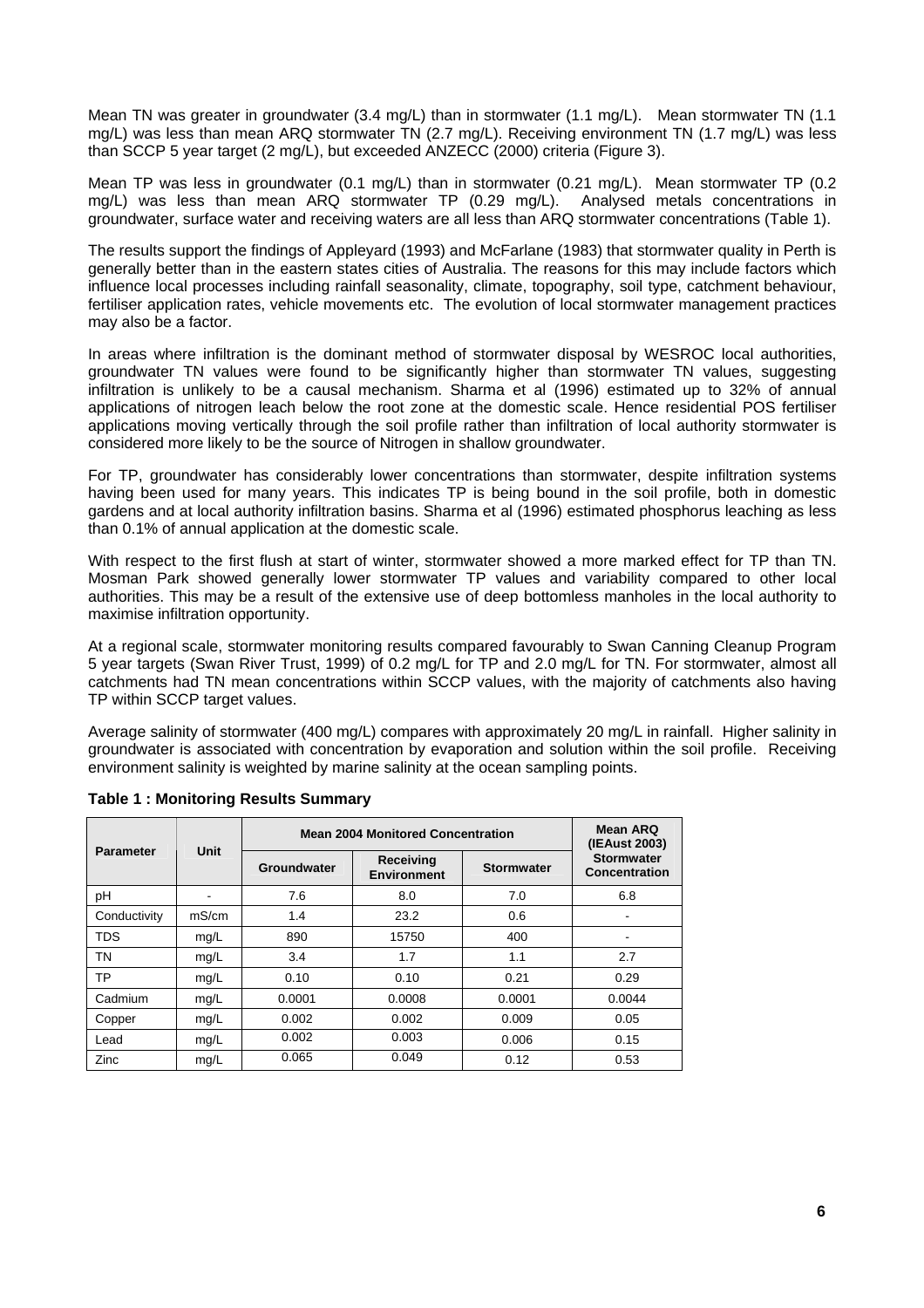# **4. ESTIMATION OF NUTRIENT EXPORT RATES**

#### **Stormwater**

Stormwater TP and TN export rates were estimated for each catchment in which stormwater was monitored. Estimates were made by assumed monthly flow concentrations from sampling results, total monthly runoff volumes calculated from monthly rainfall and an estimated equivalent impervious area for each catchment. Average stormwater nutrient export rates were estimated as 2.1 kg TN/ha/yr and 0.40 kg TP/ha/yr.

The estimates are based on limited sampling, and should be considered indicative only. The results are generally comparable to Tan (1991) estimates of 2.53 kg TN/ha/yr and 0.40 kg TP/ha/yr. The results are also comparable to previous estimates in JDA (2003a & b) for winter 2003 monitoring programs undertaken for the City of Subiaco and Town of Cambridge.

These export rates represent less than 10% of nutrient loadings (inputs) to the environment. The major part of the inputs are either absorbed into the soil profile or exported through the shallow groundwater.

Australian Runoff Quality (IEA, 2003) reports significantly greater loadings for typical urban catchments of 20 kg TN/ha/yr and 1 kg TP/ha/yr, based on data from eastern states catchments, as a result of higher TP and TN concentrations in stormwater and higher runoff rates.

#### **Groundwater**

Groundwater nutrient export rates could be estimated from this data using groundwater flow equations. Nutrient export in groundwater is likely to be greater than in surface water. This is a major difference between Perth and eastern states cities which needs to be taken into account in formulating urban pollutant management strategies in Perth.

### **5. IMPLICATIONS FOR LOCAL AUTHORITIES**

#### **Infiltration Systems**

On the above basis, infiltration of stormwater within WESROC is supported as a recommended BMP, particularly when viewed in the context of total water cycle management and low availability of groundwater in some areas.

### **Gross Pollutant Traps**

A GPT located at Cottesloe Beach was monitored simultaneously upstream and downstream on three occasions during the sampling period. Example results are shown in Figure 5 for TN and Cu.



*Figure 5 : GPT Performance Monitoring Data - Total Nitrogen (mg/L) and Copper (mg/L)*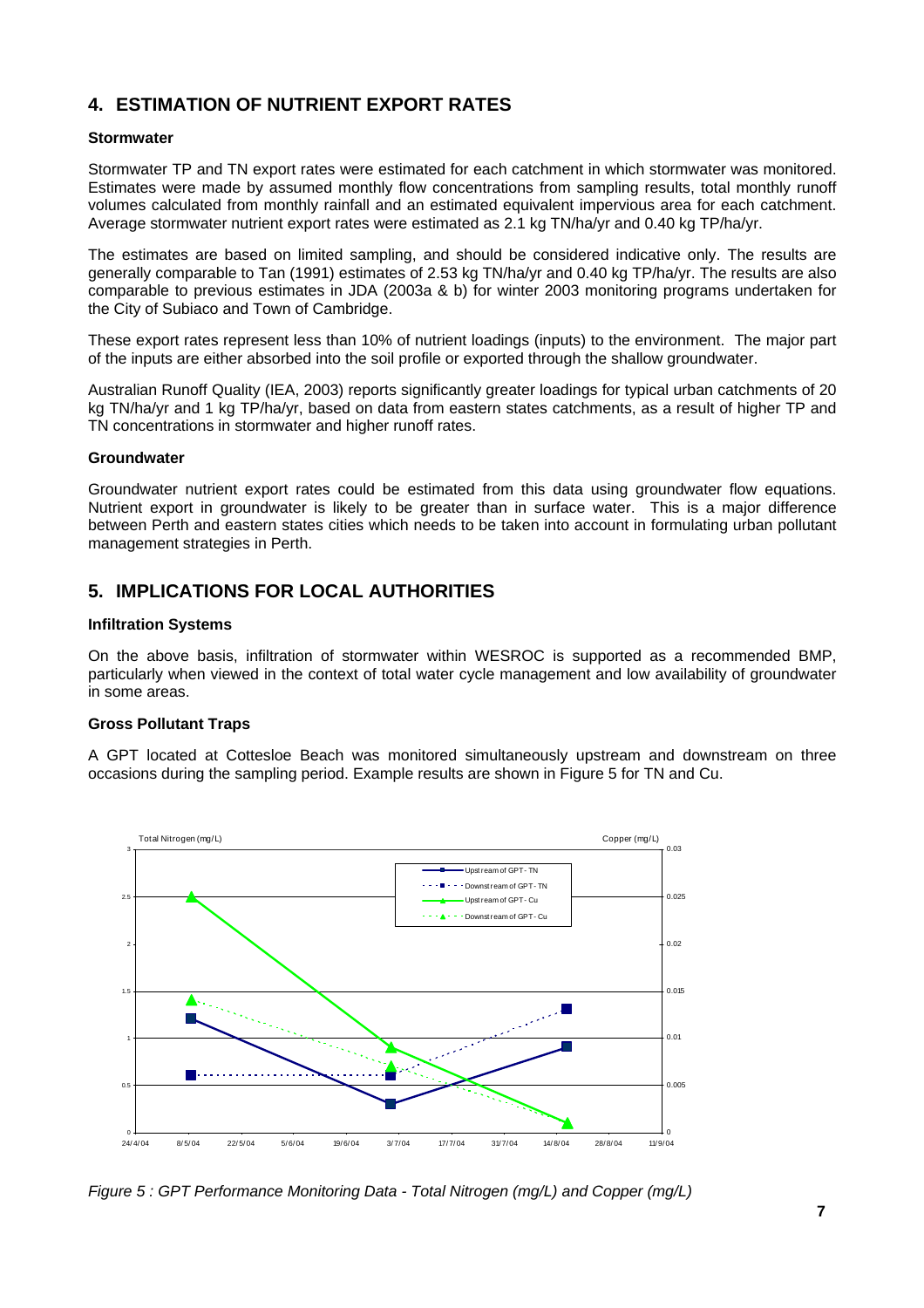In summary the results indicated the GPT performance to be better at reducing metal concentrations than nutrients. The best performance of the GPT appeared to occur at the time of the first flush and performance appeared to reduce in efficiency as winter progressed. By the third sampling occasion TN was being exported from the GPT (i.e. greater concentration downstream than upstream).

On the basis of the above result and a similar previous finding in JDA (2003a), regular monitoring and review of GPT eduction frequencies and timings should be undertaken by local authorities with a view to optimising field performance of these units. Optimum eduction frequencies will vary depending on unit type and size, and catchment characteristics.

### **Street Sweeping**

Given the number of management factors potentially impacting nutrient and metal concentrations, the contribution of street sweeping and its frequency to this achievement is difficult to quantify directly from this study, particularly as no historical knowledge of stormwater quality without street sweeping is known.

Figure 6 and Figure 7 however present a summary of street sweeping frequencies, gully eduction, fertilising frequencies and major road densities plotted in relation to stormwater quality for TP and Zn respectively.

The results do not show significantly lower concentrations of nutrient and metals for City of Subiaco and Peppermint Grove catchments which are swept more frequently than other councils. This does not however mean street sweeping is inefficient in removing pollutants. Furthermore, other factors are considered from a local authority perspective when determining the desired frequency of sweeping. Nonetheless, street sweeping is an integral part of a treatment train approach to stormwater management and stormwater quality results for these councils may have been considerably worse without the frequency of sweeping currently adopted. Results may be influenced by a considerable number of factors including sweeper type, gully eduction frequency, deciduous trees, traffic loadings and on-street parking reducing access to road gutter.

With respect to metal concentrations, results show that the highest metal concentrations generally occurred in catchments with higher density of major roads (defined as primary and secondary). This indicates any review of sweeping frequencies should focus on targeting high traffic areas, particularly if these catchments directly discharge to a receiving water body.

Trialling of various street sweeping practices and frequencies may be a method of optimising performance efficiency and operating expenditure by local authorities in this area.

### **POS Fertiliser Application**

The effect of local authority fertiliser application and frequency is difficult to isolate and quantify directly though the study.

As all local authorities within WESROC region use phosphate free fertilisers for irrigation of POS areas, this indicates the source of TP in stormwater is likely to be from domestic application of garden fertiliser rather than council operations. Similarly, residential POS fertiliser application of TN moving vertically through the soil profile at the lot scale rather than infiltration of local authority stormwater runoff is considered likely to provide a greater source of nitrogen in groundwater.

It is recommended that education campaigns target domestic fertiliser application as the key issue for urban water quality improvement. Campaign should target the groundwater as the major nutrient pathway rather than stormwater.

# **6. POLLUTANT PATHWAYS AND WATER QUALITY TARGETS**

The current approach adopted in the eastern states of Australia is to set reductions on stormwater pollutant loads as a percentage of what a development would discharge if it was implemented without any active water quality management. For nutrients, targets are typically set at approximately a 50% reduction.

The local applicability of this form of target is currently in debate within Western Australia.

The differences highlighted in this paper should be considered by local authorities prior to application of WSUD technologies based on eastern states research and performance testing which may not be relevant to Perth.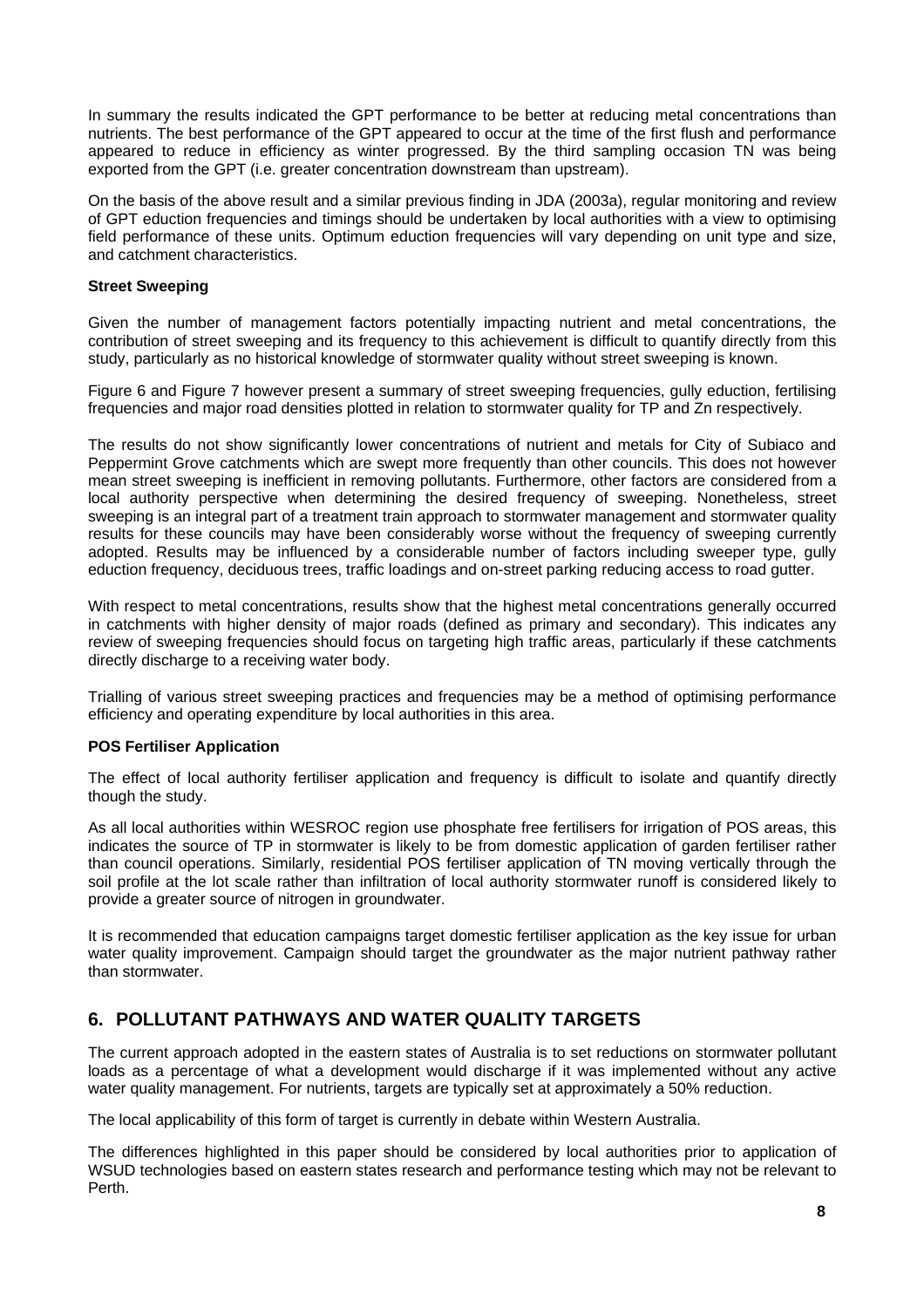

*Figure 6 : Total Phosphorus Concentration vs Street Sweeping, Fertilising, and Gully Eduction Frequency* 



*Figure 7 : Zinc Concentration vs Street Sweeping and Major Road Density*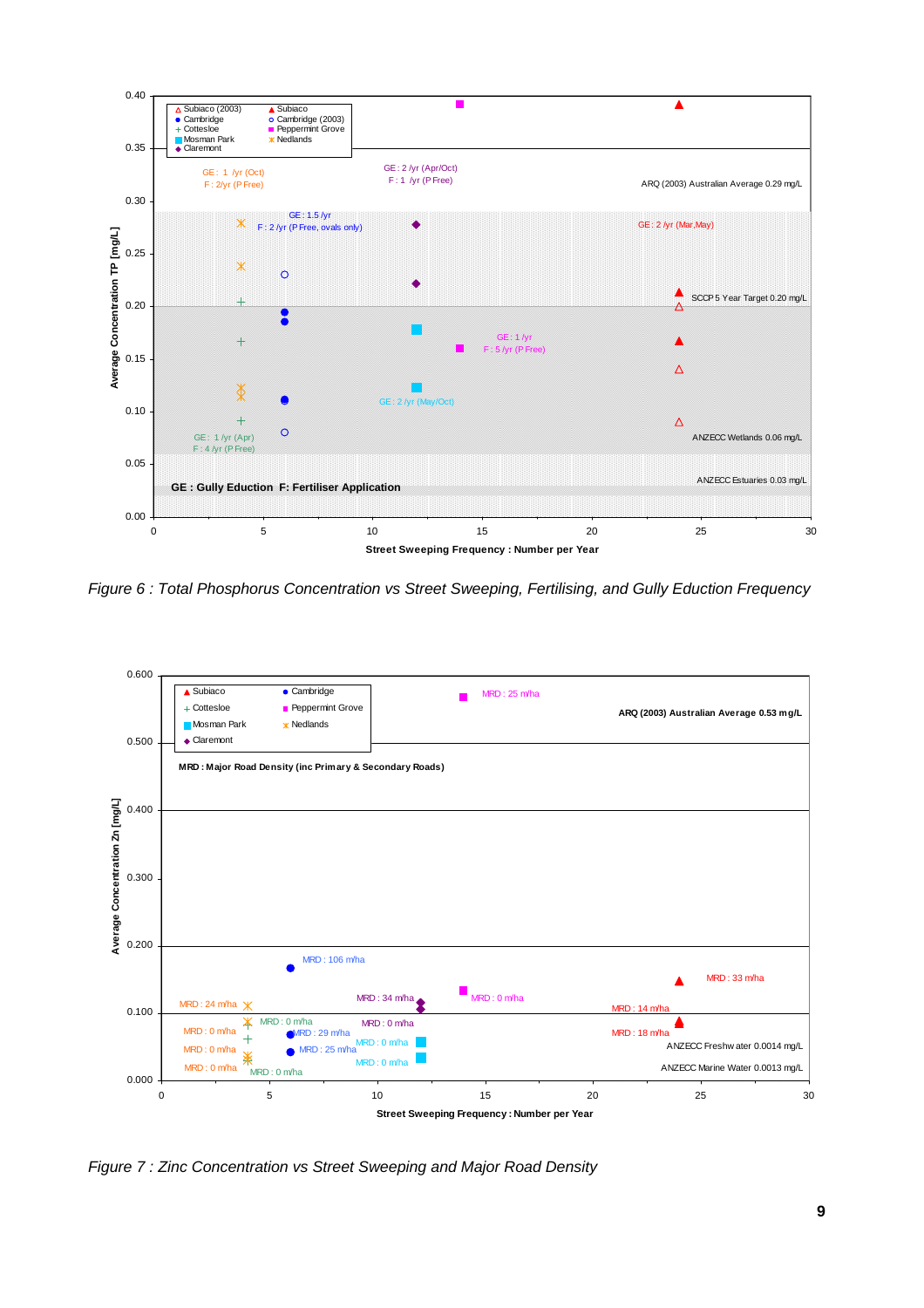The Department of Environment's current review of environmental standards and criteria as part of the revision of the Stormwater Management Manual for WA would be assisted by incorporation of the data collected on behalf of WESROC provided in this paper.

This may lead to a better understanding of pollutant sources, pollutant pathways and an informed decision as to whether to focus on surface or groundwater pathways in Perth.

# **7. CONCLUSIONS**

The Western Suburbs Regional Organisation of Councils (WESROC) and Town of Cambridge have taken a proactive approach to urban stormwater management and its role within the local total water cycle. This approach has seen the development of a regional strategy for the management of stormwater quality (JDA, 2002) and more recently a co-ordinated program of sampling, monitoring, and analysis across local authority boundaries (JDA, 2004).

The water quality data collected for this study by WESROC arguably represents the best recent regional set of data within an established area of Perth, and provides a sound basis from which management practices within the region can be assessed based on a site specific local dataset, and a shared understanding in management of local hydrologic processes.

Study outcomes have reinforced the significant difference between Perth urban stormwater quality and eastern states catchments and need for caution in applying WSUD technologies, the regions general compliance to SCCP target values for TN and TP, and highlighted fertiliser application moving vertically through the soil profile at the lot scale as the more likely contribution to groundwater nutrient concentrations than local authority management practices such as infiltration. The results support the need for source control initiatives and a whole of catchment management approach to stormwater management.

This approach to assessing urban stormwater management in the context of the total water cycle provides a framework for implementation by other local authorities and regional councils of the Swan Coastal Plain.

# **8. REFERENCES**

Appleyard SJ (1993), Impact of Stormwater Infiltration Basins on Groundwater Quality, Perth Metropolitan Region, Western Australia. Environmental Geology (1993) 21: 227-236.

Australian and New Zealand Environment and Conservation Council (2000), National Water Quality Management Strategy: Australian & New Zealand Guidelines for Fresh and Marine Water Quality, Oct 2000.

Institution of Engineers Australia (2003), Australian Runoff Quality, DRAFT REPORT, June 2003.

JDA Consultant Hydrologists (2002) Regional Strategy for Management of Stormwater Quality for Western Suburbs Regional Organisation of Councils, May 2002. Report to WESROC.

JDA Consultant Hydrologists (2003b) Town of Cambridge Stormwater Monitoring of Priority Catchments, 2002-2003 Monitoring Report, November 2003. Report to City of Subiaco.

JDA Consultant Hydrologists (2003a), City of Subiaco Stormwater Monitoring of Priority Catchments, Winter 2003 Report, November 2003. Report to Town of Cambridge.

JDA Consultant Hydrologists (2004), WESROC Total Water Cycle Monitoring Program 2004 Monitoring Report DRAFT, December 2004. Report to WESROC.

McFarlane DJ (1983), The Effect of Groundwater Quality on Adding Stormwater Runoff to Wetlands in Perth, Western Australia. Water Research Foundation of Australia, Water Quality Its Significance in Western Australia, Seminar , Perth , October 1983.

Sharma ML, Herne DE, Byrne JD, Kin PG (1996) Nutrient Discharge Beneath Urban Lawns to a Sandy Coastal Aquifer, Perth Western Australia. Hydrogeology Journal, v1 no1, 1996.

Swan River Trust (1999) Swan-Canning Cleanup Program – Action Plan; an Action Plan to Cleanup the Swan-Canning Rivers and Estuary, May 1999.